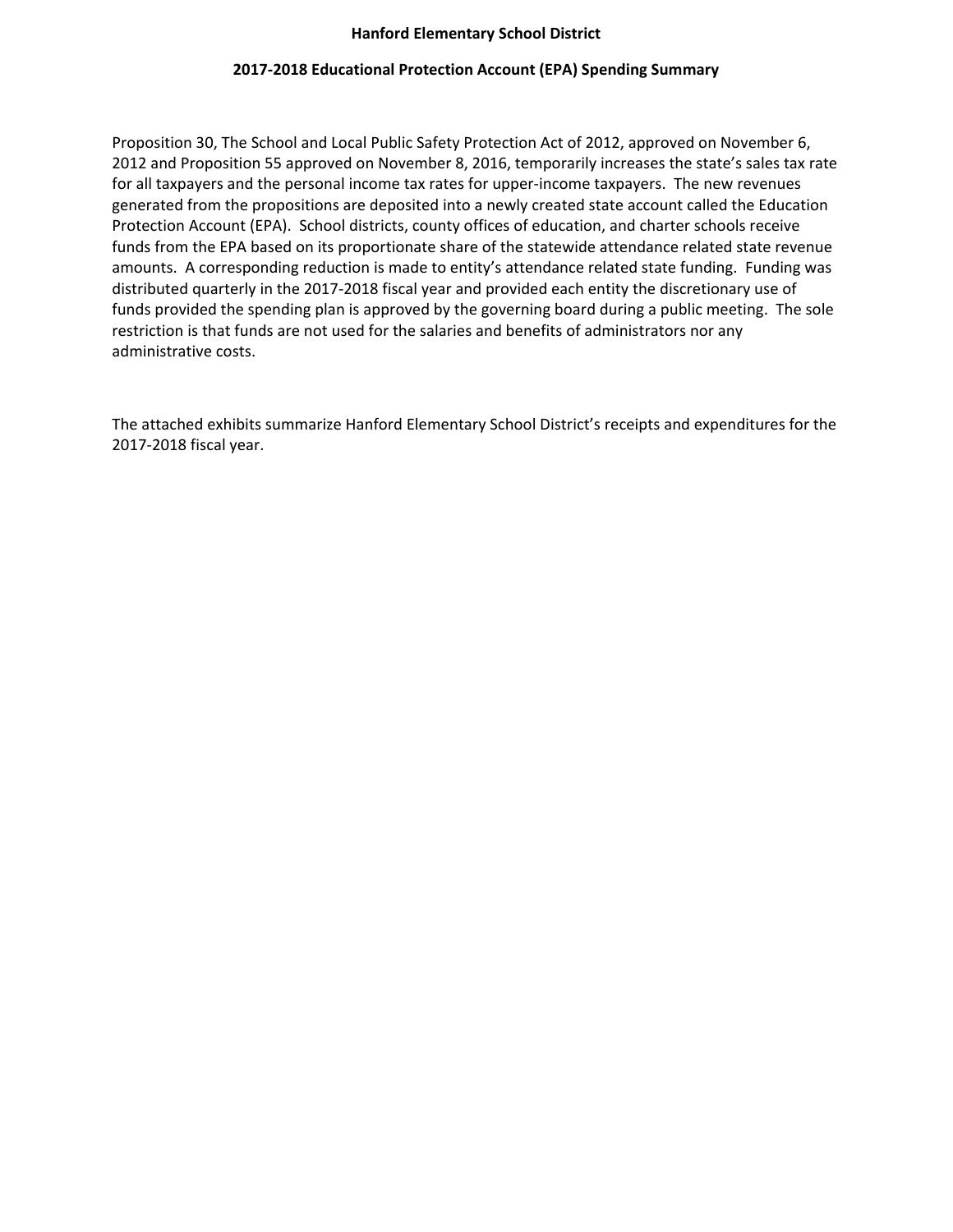## **Expenditures through: June 30, 2018 For** *General Fund* **01, Resource 1400 Education Protection Account**

| <b>Description</b>                                                                 | <b>Object Codes</b> | <b>Amount</b> |
|------------------------------------------------------------------------------------|---------------------|---------------|
| <b>AMOUNT AVAILABLE FOR THIS FISCAL YEAR</b>                                       |                     |               |
| Adjusted Beginning Fund Balance                                                    | 9791-9795           | 0.00          |
| <b>Revenue Limit Sources</b>                                                       | 8010-8099           | 7,152,300.00  |
| <b>Federal Revenue</b>                                                             | 8100-8299           | 0.00          |
| <b>Other State Revenue</b>                                                         | 8300-8599           | 0.00          |
| <b>Other Local Revenue</b>                                                         | 8600-8799           | 0.00          |
| All Other Financing Sources and Contributions                                      | 8900-8999           | 0.00          |
| <b>Deferred Revenue</b>                                                            | 9650                | 0.00          |
| <b>TOTAL AVAILABLE</b>                                                             |                     | 7,152,300.00  |
| <b>EXPENDITURES AND OTHER FINANCING USES</b>                                       |                     |               |
| (Objects 1000-7999)                                                                |                     |               |
| Instruction                                                                        | 1000-1999           | 7,152,300.00  |
| <b>Instruction-Related Services</b>                                                |                     |               |
| Instructional Supervision and Administration                                       | 2100-2150           | 0.00          |
| AU of a Multidistrict SELPA                                                        | 2200                | 0.00          |
| Instructional Library, Media, and Technology                                       | 2420                | 0.00          |
| <b>Other Instructional Resources</b>                                               | 2490-2495           | 0.00          |
| <b>School Administration</b>                                                       | 2700                | 0.00          |
| <b>Pupil Services</b>                                                              |                     |               |
| <b>Guidance and Counseling Services</b>                                            | 3110                | 0.00          |
| <b>Psychological Services</b>                                                      | 3120                | 0.00          |
| <b>Attendance and Social Work Services</b>                                         | 3130                | 0.00          |
| <b>Health Services</b>                                                             | 3140                | 0.00          |
| Speech Pathology and Audiology Services                                            | 3150                | 0.00          |
| <b>Pupil Testing Services</b>                                                      | 3160                | 0.00          |
| <b>Pupil Transportation</b>                                                        | 3600                | 0.00          |
| <b>Food Services</b>                                                               | 3700                | 0.00          |
| <b>Other Pupil Services</b>                                                        | 3900                | 0.00          |
| <b>Ancillary Services</b>                                                          | 4000-4999           | 0.00          |
| <b>Community Services</b>                                                          | 5000-5999           | 0.00          |
| Enterprise                                                                         | 6000-6999           | 0.00          |
| <b>General Administration</b>                                                      | 7000-7999           | 0.00          |
| <b>Plant Services</b>                                                              | 8000-8999           | 0.00          |
| Other Outgo                                                                        | 9000-9999           | 0.00          |
| TOTAL EXPENDITURES AND OTHER FINANCING USES                                        |                     | 7,152,300.00  |
| <b>BALANCE (Total Available minus Total Expenditures and Other Financing Uses)</b> |                     | 0.00          |

# **Note to user**:

Specific cells in column C have been protected so that you can't enter data. The "Amount" column is protected for the following revenues: Federal Revenue, Other State Revenue, Other Local Revenue, and All Other Financing Sources and Contributions.

The "Amount" column is protected for the following expenditure functions: 2100-2150, 2200, 2700, 6000-6999, and 7000-7999.